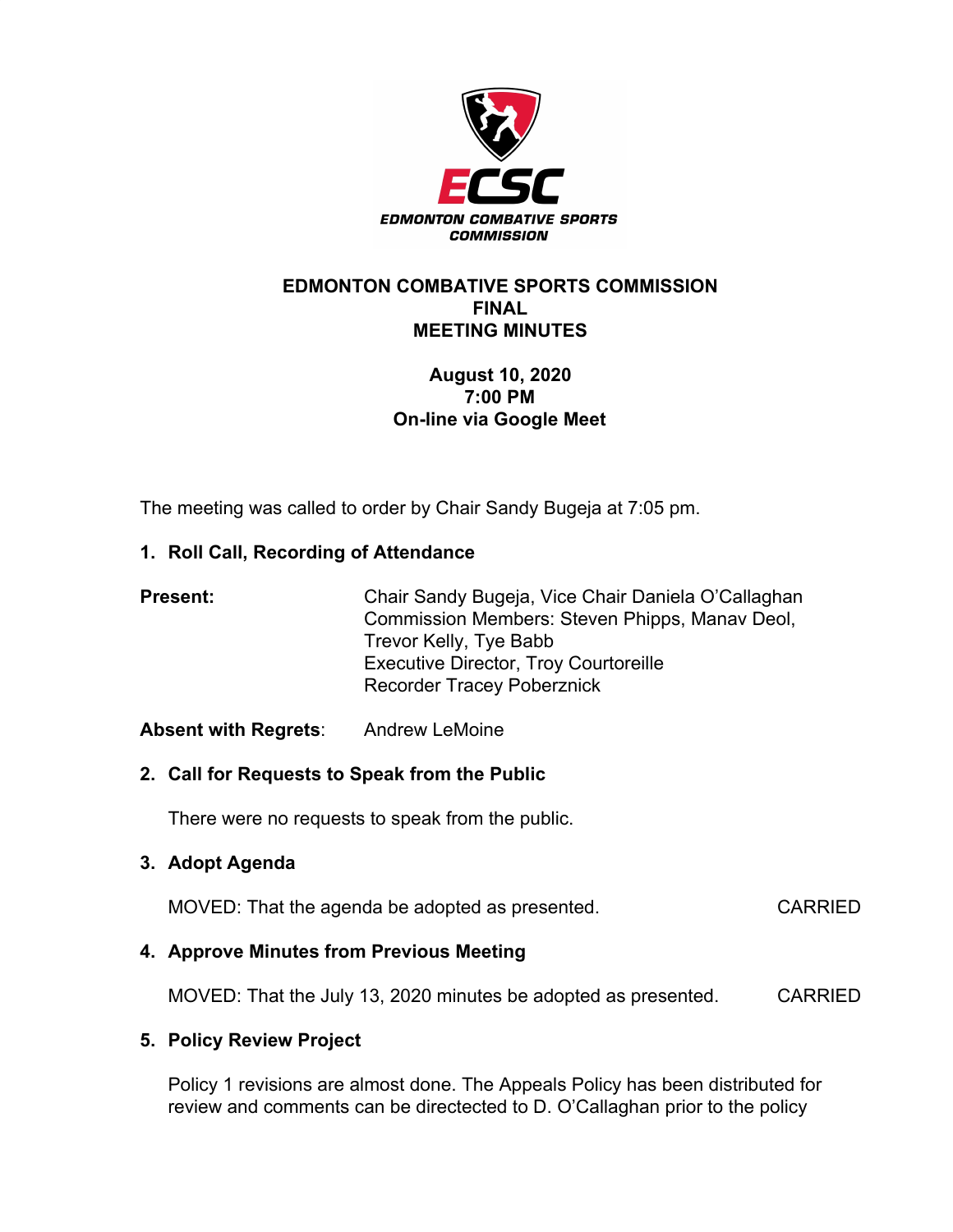meeting on September 3, 2020. Comments will be consolidated and shared with the Commission. The committee should be ready to discuss Policy 1: Licensing - Contestants and Seconds, and Policy 3: Licensing - Event Officials.

The consultation meeting for event officials will go ahead. T. Courtoreille will provide information to those who have confirmed their attendance.

## **6. Executive Director Report**

The event application for August has been refused and justification has been provided to the promoter. An appeal can be made within 14 days of the notification date. Event applications need to be vetted through the Relaunch Committee.

S. Bugeja and T. Courtoreille, along with other commissions, met with the Government of Alberta to discuss the ongoing combative sports hiatus. It was recommended that a provincial working committee be created to provide a consistent approach to relaunch across the province.

An Edmonton promoter was advised that they are welcome to make an application for a September event date. The professional sports guideline from the province provides clarity on the approach and how the promoter and Executive Director can prepare their operational plans if they are going to request approval from the relaunch committee.

Insurance could be an issue when staging events, because insurance companies are adding provisions to contracts stating if there are COVID-19 related claims or liabilities, the insurance company would not be liable. Officials would be asked to sign a waiver of liability preventing them from making a claim if they caught COVID-19. T. Courtoreille has reached out to the City's Law branch and Risk Management to confirm that this is the approach the industry is taking.

MOVED: That the written report from the Executive Director be accepted as presented. **CARRIED** 

## **7. Financial Statements – May 31 and June 30, 2020**

T. Courtoreille will look at squaring up the balance on the amount owed to the City by the Commission that has been accruing over the past several months.

MOVED: To receive the May 31, and June 30, 2020, Financial Statements as presented. **CARRIED** 

#### **8. Chair Report**

An invite from the Minister of Culture, Multiculturalism and Status of Women was sent to the Mayor's office and filtered down to the Executive Director. The meeting